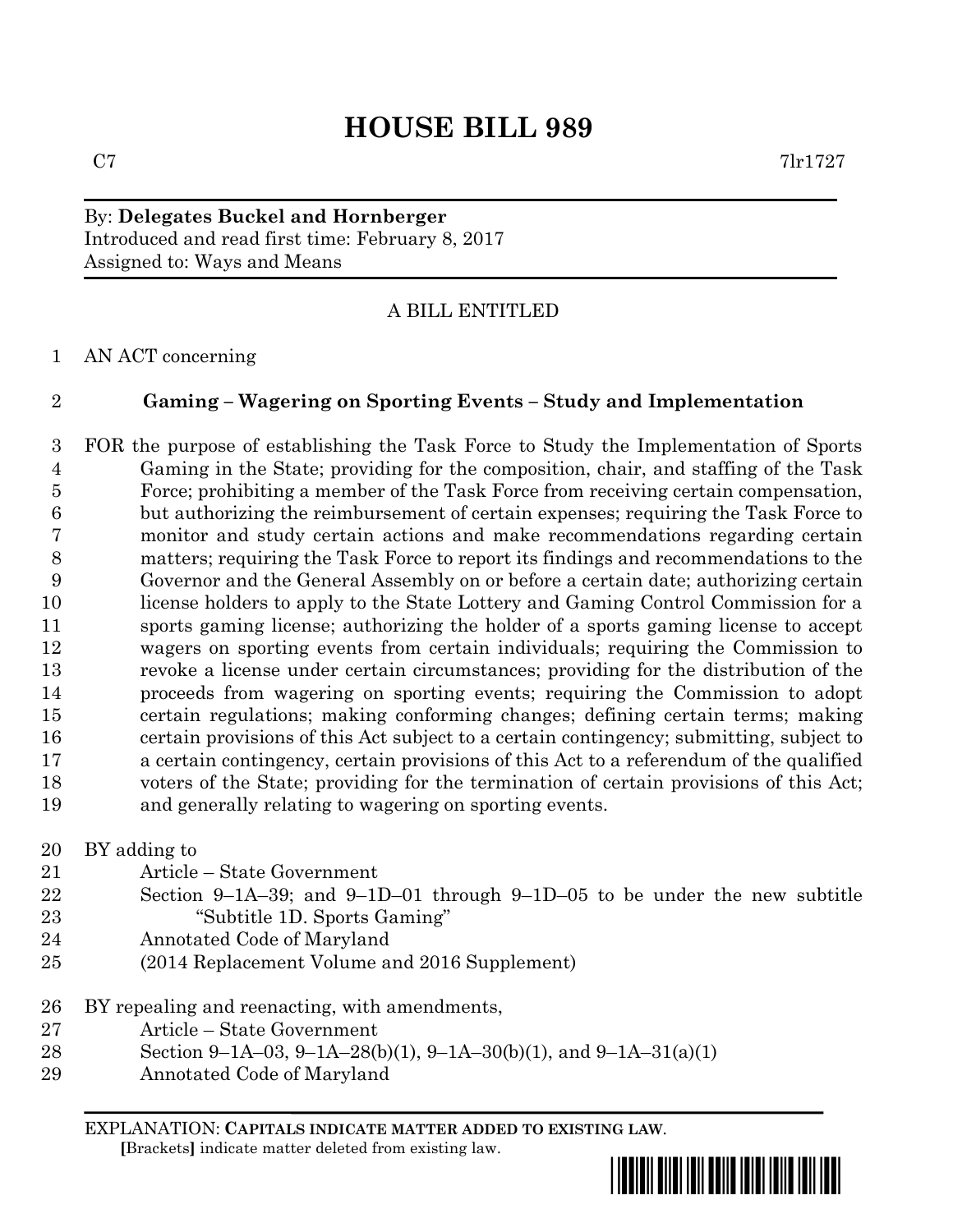|                     | <b>HOUSE BILL 989</b><br>$\overline{2}$                                                                                                                                                             |
|---------------------|-----------------------------------------------------------------------------------------------------------------------------------------------------------------------------------------------------|
| $\mathbf{1}$        | (2014 Replacement Volume and 2016 Supplement)                                                                                                                                                       |
| $\overline{2}$<br>3 | SECTION 1. BE IT ENACTED BY THE GENERAL ASSEMBLY OF MARYLAND,<br>That the Laws of Maryland read as follows:                                                                                         |
| $\overline{4}$      | <b>Article - State Government</b>                                                                                                                                                                   |
| 5                   | $9 - 1A - 39.$                                                                                                                                                                                      |
| 6<br>7              | THERE IS A TASK FORCE TO STUDY THE IMPLEMENTATION OF SPORTS<br>(A)<br><b>GAMING IN THE STATE.</b>                                                                                                   |
| 8                   | THE TASK FORCE CONSISTS OF THE FOLLOWING MEMBERS:<br>(B)<br>(1)                                                                                                                                     |
| 9<br>10             | <b>SENATE OF</b><br>MARYLAND,<br>(I)<br>THREE MEMBERS OF THE<br>APPOINTED BY THE PRESIDENT OF THE SENATE;                                                                                           |
| 11<br>12            | THE HOUSE OF DELEGATES,<br>(II)<br>THREE MEMBERS OF<br>APPOINTED BY THE SPEAKER OF THE HOUSE;                                                                                                       |
| 13<br>14            | THE DIRECTOR OF THE STATE LOTTERY AND GAMING<br>(III)<br><b>CONTROL AGENCY;</b>                                                                                                                     |
| 15<br>16            | A REPRESENTATIVE OF THE VIDEO LOTTERY OPERATORS,<br>(IV)<br>APPOINTED BY THE GOVERNOR; AND                                                                                                          |
| 17                  | A REPRESENTATIVE OF THE HORSE RACING LICENSEES,<br>(V)<br>18 APPOINTED BY THE GOVERNOR.                                                                                                             |
| 19                  | (2) AT LEAST ONE MEMBER APPOINTED UNDER PARAGRAPH (1)(I) OF<br>20 THIS SUBSECTION AND ONE MEMBER APPOINTED UNDER PARAGRAPH (1)(II) OF<br>21 THIS SUBSECTION SHALL BE MEMBERS OF THE MINORITY PARTY. |
| $22\,$              | (C) THE DIRECTOR OF THE STATE LOTTERY AND GAMING CONTROL<br>23 AGENCY SHALL SERVE AS THE CHAIR OF THE TASK FORCE.                                                                                   |
| 24                  | (D) THE STATE LOTTERY AND GAMING CONTROL AGENCY SHALL PROVIDE<br>25 STAFF FOR THE TASK FORCE.                                                                                                       |
| 26                  | (E) A MEMBER OF THE TASK FORCE:                                                                                                                                                                     |
| $27\,$<br>28        | (1)<br>MAY NOT RECEIVE COMPENSATION AS A MEMBER OF THE TASK<br><b>FORCE; BUT</b>                                                                                                                    |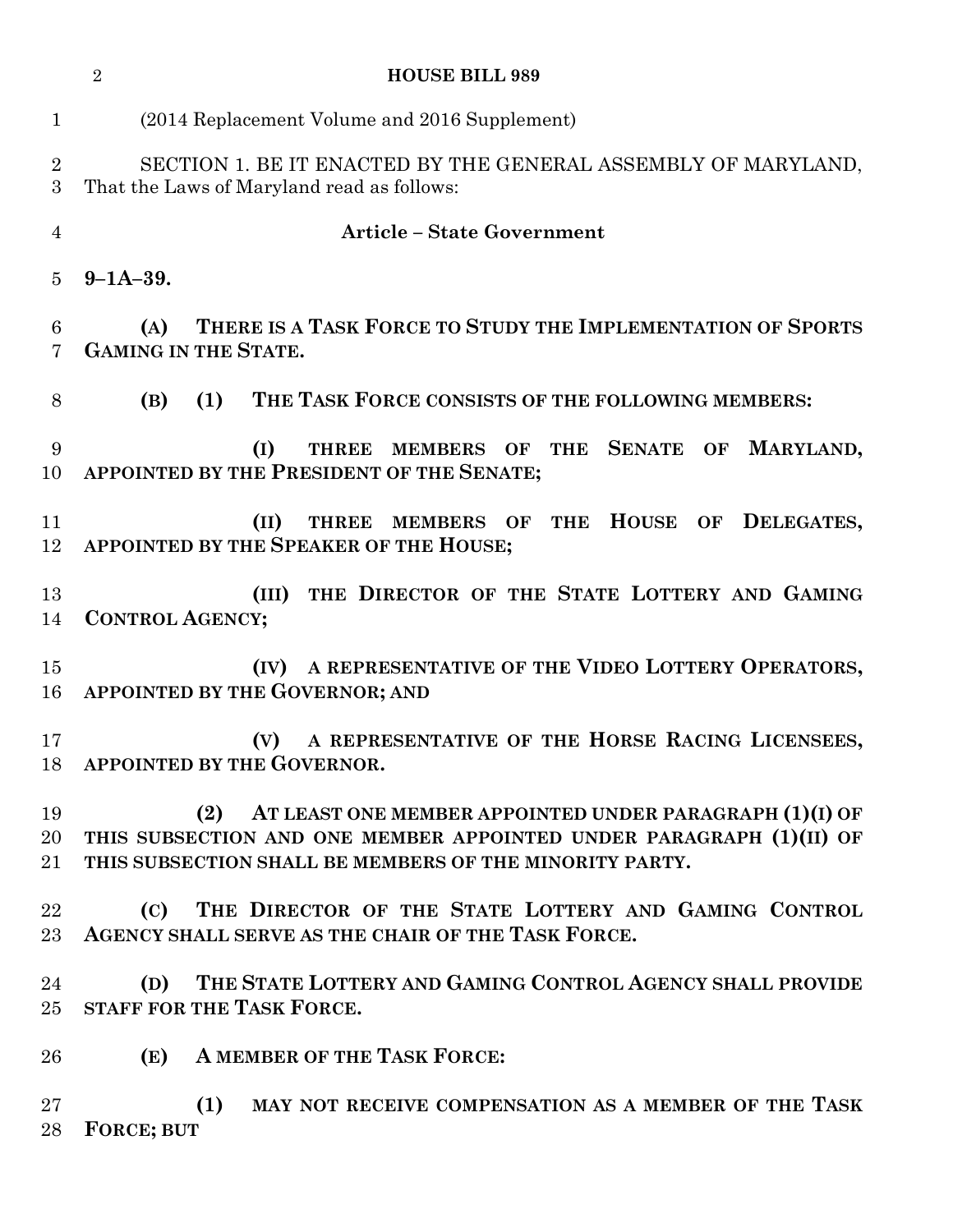#### **HOUSE BILL 989** 3

 **(2) IS ENTITLED TO REIMBURSEMENT FOR EXPENSES UNDER THE STANDARD STATE TRAVEL REGULATIONS, AS PROVIDED IN THE STATE BUDGET.**

**(F) THE TASK FORCE SHALL:**

 **(1) MONITOR ACTIONS ON FEDERAL LAWS THAT AUTHORIZE OR PROHIBIT STATE ACTIONS ON SPORTS GAMING;**

 **(2) STUDY THE IMPLEMENTATION OF SPORTS GAMING IN OTHER STATES; AND**

 **(3) MAKE RECOMMENDATIONS REGARDING CHANGES TO STATE LAW IN ORDER TO IMPLEMENT SPORTS GAMING IN THE STATE.**

 **(G) ON OR BEFORE DECEMBER 1 EACH YEAR, THE TASK FORCE SHALL REPORT ITS FINDINGS AND RECOMMENDATIONS TO THE GOVERNOR AND, IN ACCORDANCE WITH § 2–1246 OF THE STATE GOVERNMENT ARTICLE, THE GENERAL ASSEMBLY.**

 SECTION 2. AND BE IT FURTHER ENACTED, That the Laws of Maryland read as follows:

### **Article – State Government**

9–1A–03.

 (a) Except as provided in subsection (b) of this section, any additional forms or expansion of commercial gaming other than as expressly provided in this subtitle **AND SUBTITLE 1D OF THIS TITLE** are prohibited.

 (b) This subtitle, including the authority provided to the Commission under this subtitle, does not apply to:

(1) lotteries conducted under Subtitle 1 of this title;

 (2) wagering on horse racing conducted under Title 11 of the Business Regulation Article;

 (3) the operation of slot machines as provided under Titles 12 and 13 of the Criminal Law Article; or

 (4) other gaming conducted under Titles 12 and 13 of the Criminal Law Article.

9–1A–28.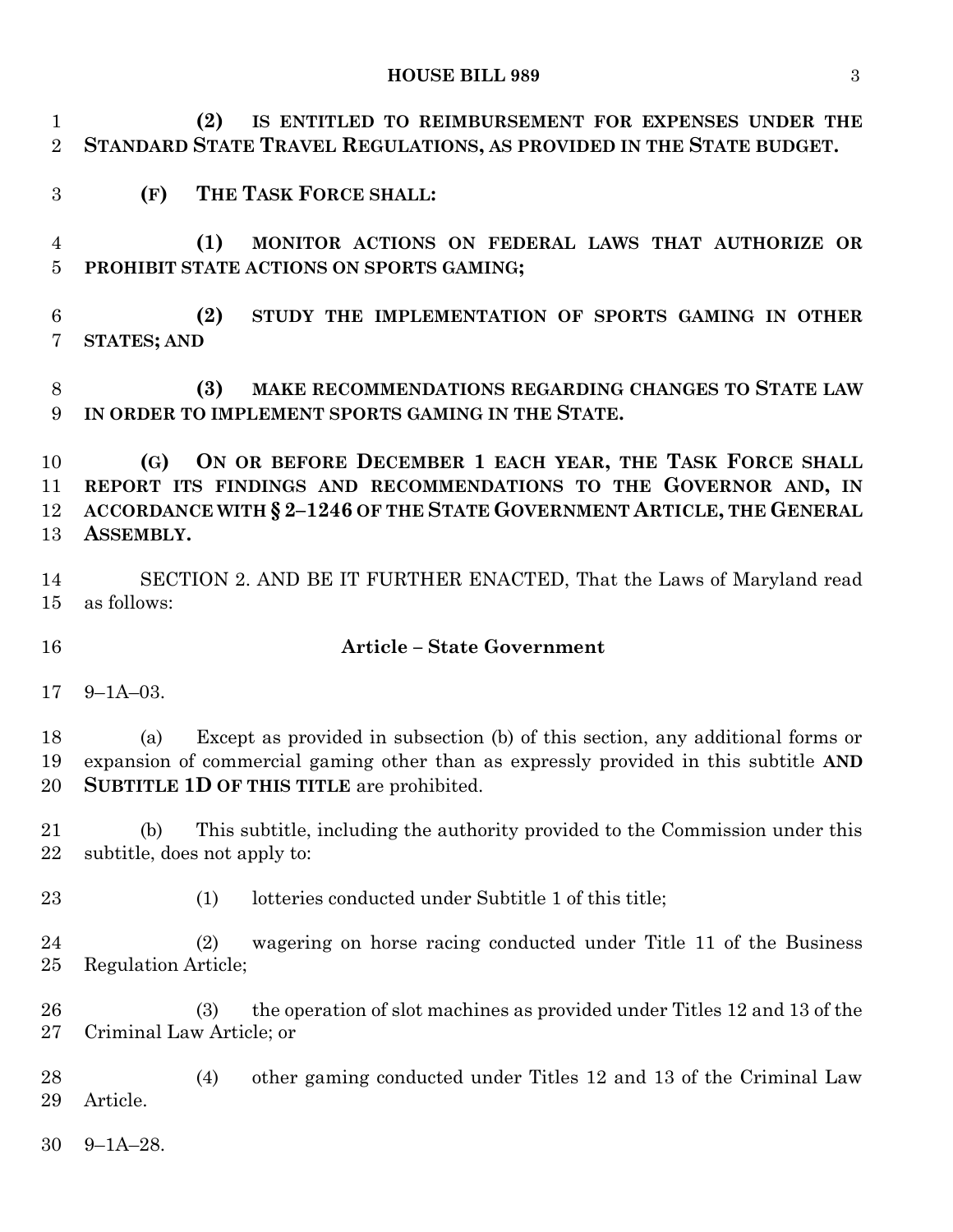#### **HOUSE BILL 989**

 (b) (1) The Account shall receive money as required under § 9–1A–27 of this subtitle **AND § 9–1D–05 OF THIS TITLE**.

9–1A–30.

 (b) (1) There shall be credited to the Education Trust Fund all proceeds allocated to the Fund under § 9–1A–27 of this subtitle **AND § 9–1D–05 OF THIS TITLE**.

9–1A–31.

 (a) (1) Except as provided in paragraph (5) of this subsection, the local impact grants provided under § 9–1A–27 of this subtitle **AND § 9–1D–05 OF THIS TITLE** shall be distributed in the following manner:

10 (i) 82% to the local jurisdictions with video lottery facilities, based on each jurisdiction's percentage of overall gross revenues from video lottery terminals; and

 (ii) except as provided in paragraph (2) of this subsection, for operations at a video lottery facility starting in fiscal year 2012 and ending in fiscal year 2032, 18% to Baltimore City with the Pimlico Community Development Authority acting as the local development council in accordance with subsection (d) of this section, to be distributed primarily for capital projects benefiting economic and community development in the following manner:

- 1. at least 75% in a manner that is consistent with the Park Heights Master Plan; and
- 
- 20 2. the remainder dedicated to the needs of:

21 A. any census blockgroup that Baltimore City identifies as being located partly or entirely within 1 mile of Pimlico Race Course but not within the boundaries of the Park Heights Master Plan in a manner that is consistent with adopted neighborhood priorities;

 B. any neighborhood included in the Northwest Community Planning Forum Strategic Neighborhood Action Plan in a manner that is consistent with the adopted Northwest Community Planning Forum Strategic Neighborhood Action Plan priorities; and

 C. beginning after a video lottery operation license is issued to a video lottery facility in Baltimore City, any neighborhood within an area bounded by Liberty Heights Avenue, Northern Parkway, Druid Park Drive, and Wabash Avenue in a manner that is consistent with adopted neighborhood priorities.

**SUBTITLE 1D. SPORTS GAMING.**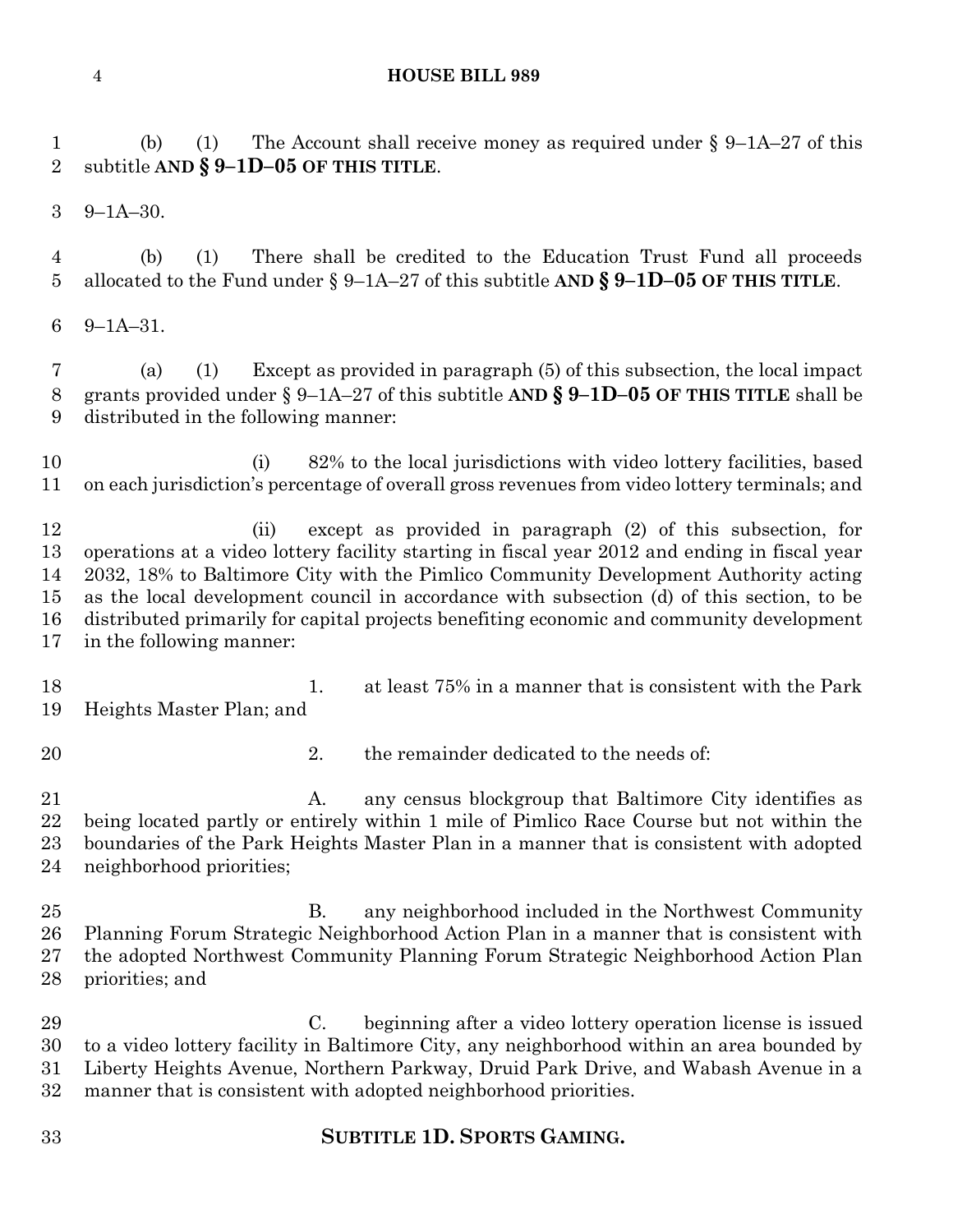**9–1D–01.**

 **(A) IN THIS SUBTITLE THE FOLLOWING WORDS HAVE THE MEANINGS INDICATED.**

**(B) "COMMISSION" HAS THE MEANING STATED IN § 9–1A–01 OF THIS TITLE.**

 **(C) "HORSE RACING LICENSEE" MEANS THE HOLDER OF A LICENSE ISSUED BY THE STATE RACING COMMISSION UNDER TITLE 11 OF THE BUSINESS REGULATION ARTICLE.**

 **(D) "SPORTING EVENT" MEANS A CONTEST, AN EVENT, A GAME, OR A MATCH BETWEEN INDIVIDUALS OR TEAMS SPONSORED BY A PROFESSIONAL LEAGUE OR ASSOCIATION OR HOSTED BY A COLLEGE OR UNIVERSITY.**

 **(E) "SPORTS GAMING LICENSE" MEANS A LICENSE ISSUED UNDER THIS SUBTITLE THAT AUTHORIZES THE HOLDER TO ACCEPT WAGERS ON SPORTING EVENTS.**

 **(F) "VIDEO LOTTERY FACILITY" HAS THE MEANING STATED IN § 9–1A–01 OF THIS TITLE.**

 **(G) "VIDEO LOTTERY OPERATION LICENSE" HAS THE MEANING STATED IN § 9–1A–01 OF THIS TITLE.**

 **(H) "VIDEO LOTTERY OPERATOR" HAS THE MEANING STATED IN § 9–1A–01 OF THIS TITLE.**

**9–1D–02.**

 **(A) THIS SUBTITLE AUTHORIZES, SUBJECT TO REGULATIONS ADOPTED BY THE COMMISSION, THE HOLDER OF A SPORTS GAMING LICENSE TO ACCEPT WAGERS ON SPORTING EVENTS.**

 **(B) THE COMMISSION SHALL ADOPT REGULATIONS TO IMPLEMENT THIS SUBTITLE.**

**9–1D–03.**

 **(A) A VIDEO LOTTERY OPERATOR OR HORSE RACING LICENSEE MAY APPLY TO THE COMMISSION FOR A SPORTS GAMING LICENSE.**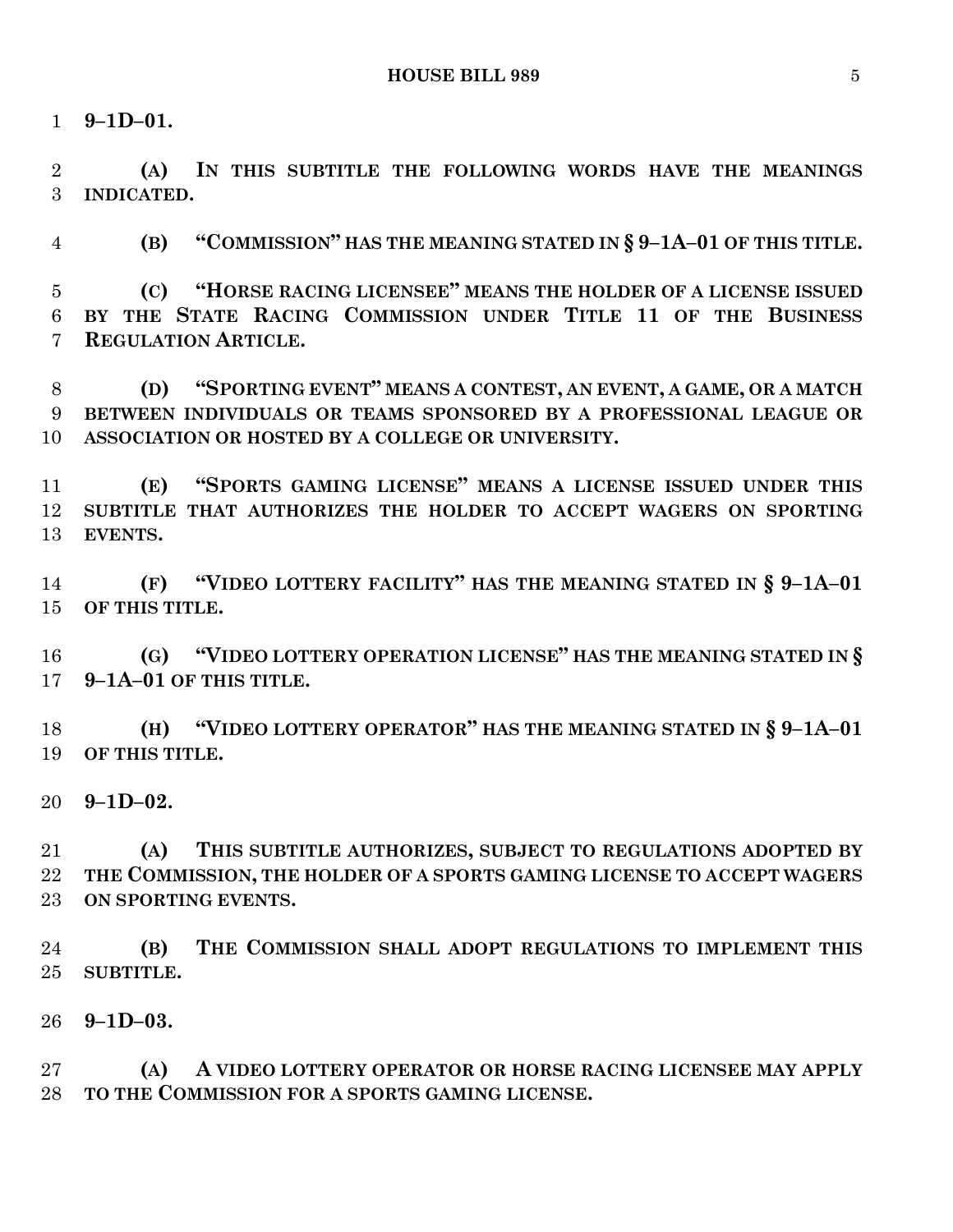|                               | $6\phantom{1}6$        | <b>HOUSE BILL 989</b>                                                                                                                                                                       |
|-------------------------------|------------------------|---------------------------------------------------------------------------------------------------------------------------------------------------------------------------------------------|
| $\mathbf 1$<br>$\overline{2}$ | (B)                    | THE HOLDER OF A SPORTS GAMING LICENSE MAY ACCEPT WAGERS ON<br>SPORTING EVENTS FROM AN INDIVIDUAL PHYSICALLY PRESENT AT:                                                                     |
| $\boldsymbol{3}$              |                        | (1)<br>A VIDEO LOTTERY FACILITY; OR                                                                                                                                                         |
| 4<br>$\overline{5}$           | RACING.                | (2)<br>A RACETRACK THAT OFFERS THOROUGHBRED OR HARNESS                                                                                                                                      |
| 6                             | (C)                    | THE COMMISSION SHALL ESTABLISH BY REGULATION:                                                                                                                                               |
| 7<br>8                        | <b>GAMING LICENSE;</b> | THE FORM AND CONTENT OF THE APPLICATION FOR A SPORTS<br>(1)                                                                                                                                 |
| 9                             |                        | (2)<br>THE APPLICATION FEE FOR A SPORTS GAMING LICENSE; AND                                                                                                                                 |
| 10                            |                        | (3)<br>THE TERM OF A SPORTS GAMING LICENSE.                                                                                                                                                 |
| 11<br>12                      | (D)                    | THE COMMISSION SHALL REVOKE A SPORTS GAMING LICENSE FROM A<br>LICENSE HOLDER THAT DOES NOT HOLD:                                                                                            |
| 13                            |                        | (1)<br>A VIDEO LOTTERY OPERATION LICENSE; OR                                                                                                                                                |
| 14<br>15                      |                        | A LICENSE ISSUED BY THE STATE RACING COMMISSION UNDER<br>(2)<br>TITLE 11 OF THE BUSINESS REGULATION ARTICLE.                                                                                |
| 16                            | $9 - 1D - 04.$         |                                                                                                                                                                                             |
| 17<br>18                      |                        | A HOLDER OF A SPORTS GAMING LICENSE MAY NOT ACCEPT A WAGER ON A<br>SPORTING EVENT FROM AN INDIVIDUAL WHO IS NOT AT LEAST 21 YEARS OLD.                                                      |
| 19                            | $9 - 1D - 05.$         |                                                                                                                                                                                             |
| 20<br>$21\,$                  | (A)                    | EACH HOLDER OF A SPORTS GAMING LICENSE SHALL RETAIN 80% OF<br>THE PROCEEDS FROM WAGERS ON SPORTING EVENTS.                                                                                  |
| 22<br>$23\,$<br>24            | (B)                    | ON A PROPERLY APPROVED TRANSMITTAL PREPARED BY THE<br>COMMISSION, THE COMPTROLLER SHALL PAY FROM THE REMAINING 20% OF THE<br>PROCEEDS FROM WAGERS ON SPORTING EVENTS THE FOLLOWING AMOUNTS: |
| $25\,$<br>$26\,$              |                        | (1) 5% TO THE PROBLEM GAMBLING FUND ESTABLISHED UNDER §<br>9-1A-33 OF THIS TITLE;                                                                                                           |
|                               |                        |                                                                                                                                                                                             |